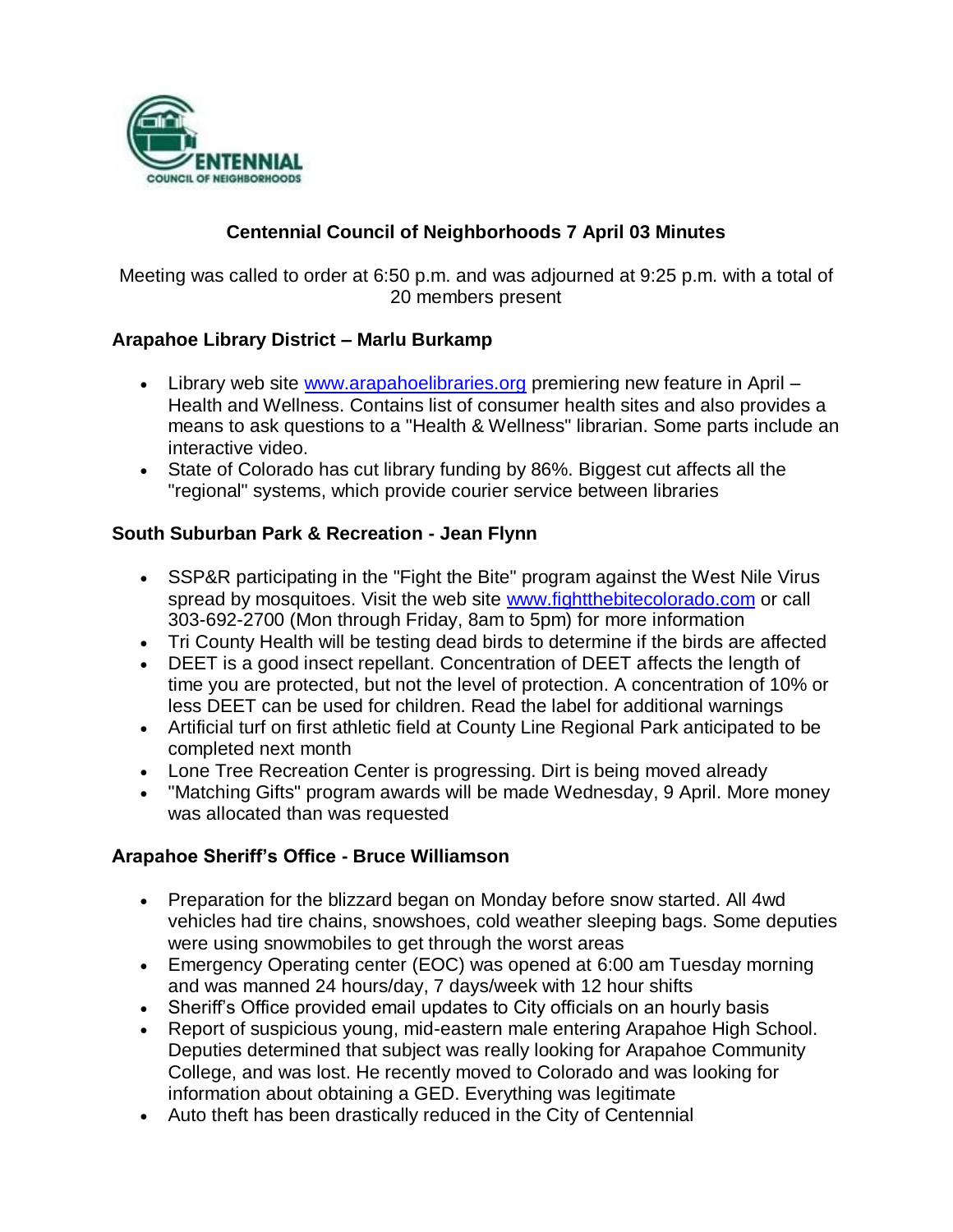- Training for the CERT program (Community Emergency Response Team) will start in May
- Neighborhood Watch program has been very successful

# **South Metro Fire District - Bob Rinne**

- Snow caused more than 100 buildings to be damaged in South Metro Fire **District**
- Fire equipment from Centennial Airport and a Snow Cat were used during snowstorm because of high number of rescue calls and because this specialized equipment could get through the deep snowdrifts. A helicopter was also available for use
- Health One's new hospital expected to open in the Fall of 2003
- Fire Districts working on an Operating Plan for Arapahoe County to provide aid to the counties fighting forest fires
- Fire Districts are preparing plans for combating possible bio-terrorism and the spread of SARS disease
- Fire Districts working to ensure hospitals are in compliance to ensure that all medical records are secure and private
- South Metro has moved into the new administration building
- All of the government entities are working to align regions for Homeland Security. This "total alignment" will allow them to obtain more Federal money for the planning. Currently, different regions exist for the Fire, Sheriff, County, Health, CDOT, etc.

# **Arapahoe Park & Recreation - Rebecca Nash**

- Presented artist's renderings and site plan of the new Recreation Center project at Orchard and Buckley. One concern brought up by members was whether there is enough parking area
- A new park is in the design phase for Piney Creek Hollow, at Tower Road where it crosses of Piney creek. Irrigation will use "re-captured" water, and will thus allow ball fields
- \$50,000.00 has been budgeted for work on the Piney Creek Trail from Tower Road east toward Greenfield, and also from the new Recreation Center west towards Cherry Creek Reservoir
- Ridge Park, in Saddle Rock Ridge, will have no sod installed and should be completed by mid May
- Toll Gate Park, near Timberline Elementary School, will have new playground equipment installed, designed mainly for the 2 to 5 year old children

# **City of Centennial – Mayor - Randy Pye**

- Snow removal by the City will cost approximately \$150,000.00. Part of this cost is overtime and part is renting of contract equipment. City is requesting reimbursement from FEMA for these costs
- At one point during the storm, six snow plows were stuck in the snow
- "Message from the Mayor" about events and activities during the storm on the City's web site, [www.centennialcolorado.com](http://www.centennialcolorado.com/)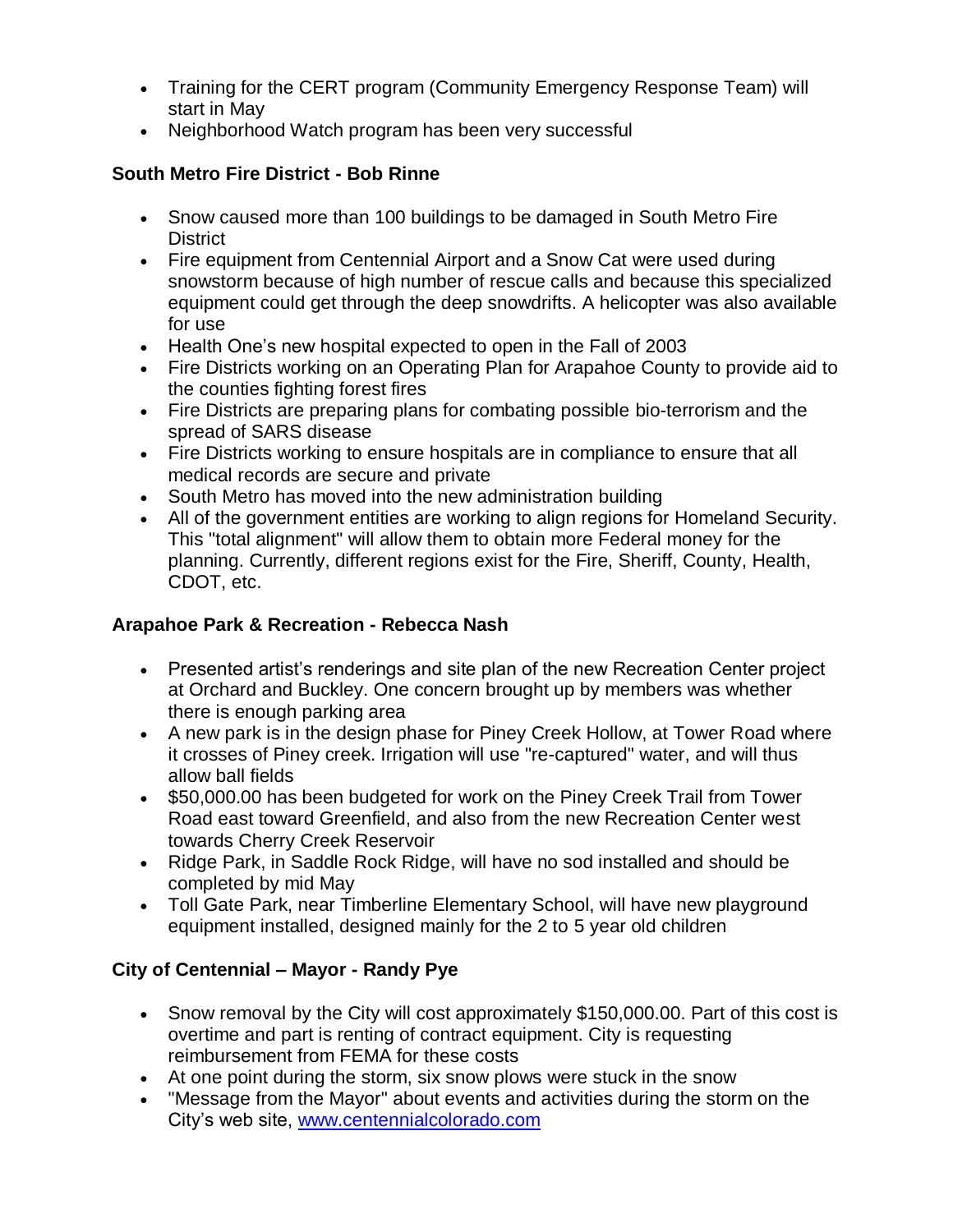- Jordan Road will close at 6:30 pm on 23 May 2003, at Cherry Creek Park. A construction detour around the culvert work should be in place before the road closure. This is between Belleview and Arapahoe. Work on the culvert should be started in August and be complete in December. An emergency exit can be made to the north through the Park if Jordan Road floods during the construction period
- Information "open house" at Campus Middle School scheduled for 30 April (date is tentative at this point)
- The community gate at Caley will be discussed at a meeting on 29 April at the City Offices
- On 23 April, there will be a meeting of the Fiddlers' Green sound monitoring committee at Arapahoe County
- Centennial probably will get DRCOG's TIP program to include the intersection at Parker and Arapahoe, and the intersection at I-25 and Arapahoe moved from the 2030 plan to the 2025 plan, which means this work will be completed sooner
- The recommendation to appoint three judges to the Municipal Court was approved at the Council Meeting held April 3. Judges are: Grafton Biddle, (Parker) Presiding Judge; Ford Wheatley IV, (Denver) Substitute Judge; and Richard McManus Jr., (Denver) second Substitute Judge

## **City of Centennial – Council – Ward 3 - Andrea Suhaka**

- There will be a 15 member task force working on Centennial's Comprehensive Plan, instead of continuing to use the Arapahoe County 1985 version Comprehensive Plan
- One resident from each City Ward
- Representative from Centennial Airport
- Representatives from the business community
- Representatives from the Planning Commission
- One representative from CenCON. CenCON member Russ Powell volunteered for this position
- Residents should contact their City Council member by 10 April to apply
- Education classes will be held for the members on the  $1<sup>st</sup>$  and  $3<sup>rd</sup>$  Tuesdays at 7:00 pm. Actual meetings will probably be held once a month, on the first Tuesday of the month

## **RTD Presentation - Tex Elam**

- RTD has agreed to a new bus route, #66, which will cross the entire City of Centennial. Map of route on CenCON's web site, [www.cencon.net](http://www.cencon.net/)
- Starts on 11 May 2003 as per the map. Will run every half hour down Arapahoe Road
- Additional four proposed routes are all east of Parker Road. These depend on the use of route #66 and a better economy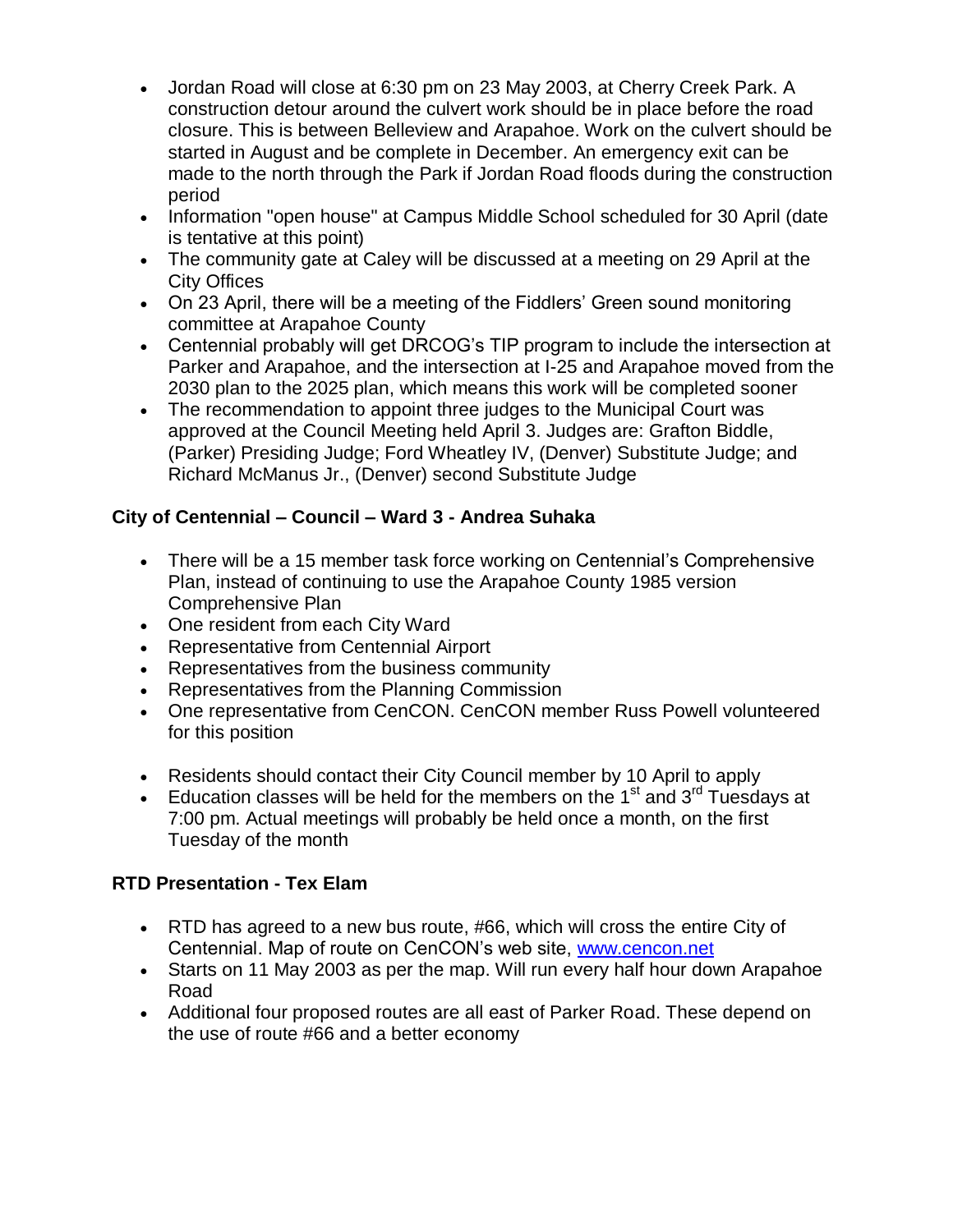# **CenCON Reports - President - Cathy Noon**

- The meeting about the Marathon Oil development with Centennial residents is Wednesday, 9 April, at 7:00 p.m. in the Kellog Building, 26 West Dry Creek Circle. For information call Diane RaPue 303-734-9470
- City's new Code of Conduct/Ethics was discussed and the Mayor and City Council members answered questions concerning the Code. Did not require vote of electorate because they are resolutions
- CenCON needs to get more attendance at the meetings. Only about half of the membership regularly attends
- CenCON will provide a new membership roster when all the new information is collected along with the 2003 dues
- Land Use "frequently asked questions" is still in progress
- Need to complete the City of Centennial map, and obtain complete contact information for each neighborhood

| Checking account<br>Previous balance: | \$557.36 | Savings account<br>Previous balance: | \$2372.82 |
|---------------------------------------|----------|--------------------------------------|-----------|
| Income                                | \$630.00 | Income (Dues)                        | \$0.00    |
| <b>Expenses</b>                       | \$566.78 | (Interest)                           | \$4.75    |
| <b>Closing Balance</b>                | \$620.58 | <b>Closing Balance</b>               | \$2377.57 |

#### **- Secretary - Frank Green**

• It was moved by Gerry Cummins and seconded by Ron Weidmann that the March 2003 minutes be approved as modified, correcting an error of transposed digits in the Treasurer's Report for the savings account balance. Approval was unanimous

## **- Membership - Michael Kirrane**

Letters to possible new "CenCON Association" candidates will be sent shortly

## **- Plans - Plans Committee**

- Two developer plans that were due before the CenCON meeting were discussed. Copies of the comments were distributed to all members
- Two new developer plans were also discussed. One was a referral from Arapahoe County. Copies of the comments will be distributed to all members

## **CenCON Election**

- No members volunteered to run against the incumbents
- Brad Calbert asked that Ron Weidmann replace him as Chair of the Plans **Committee**
- Vote of approval was unanimous for the 4 existing officers and for the change in Plans Committee Chair
- Officers for April 2003 to March 2004 are: